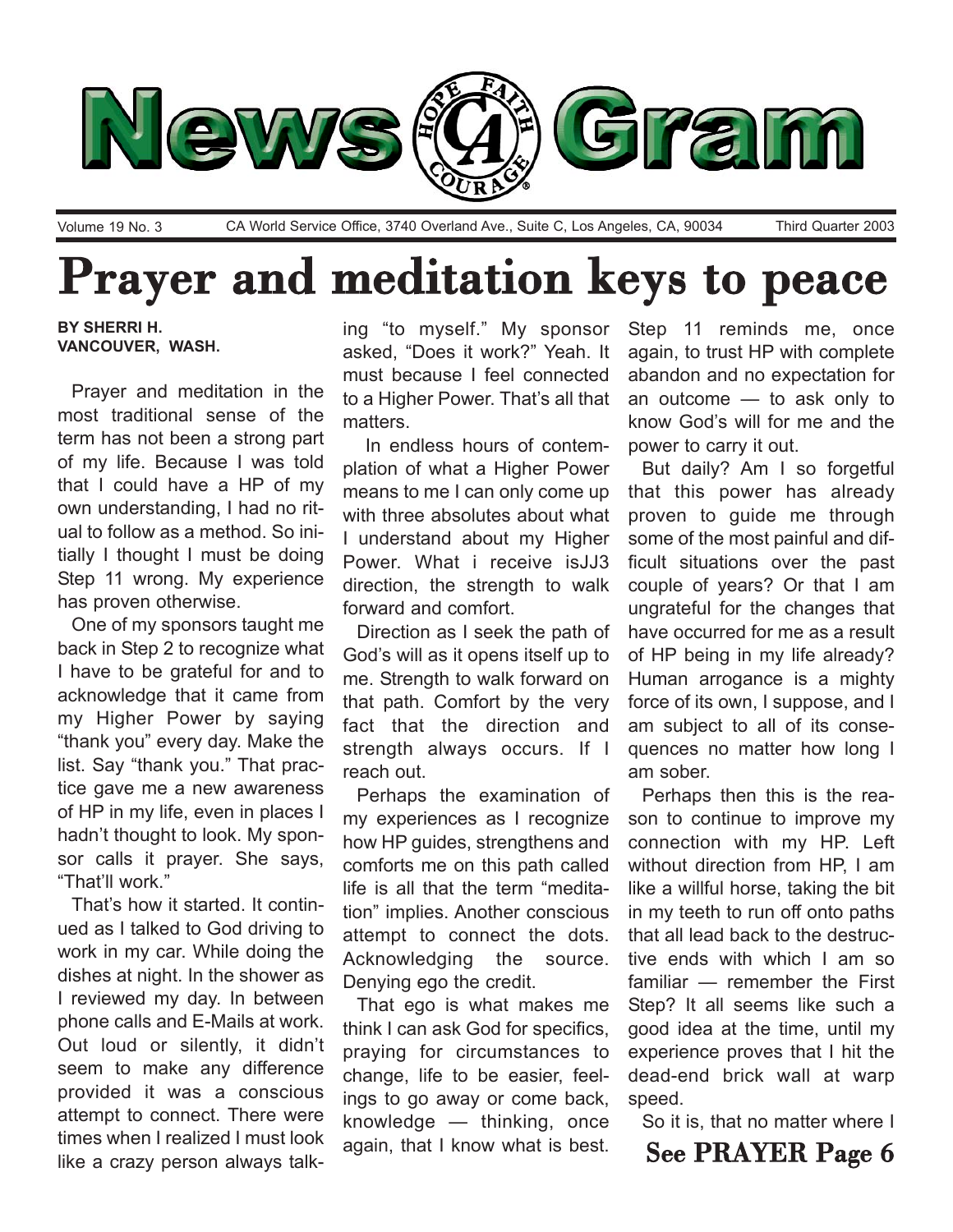CAWS Board Of Trustees Teri K., Atlantic South Region Marietta, Ga. Jackie S., Atlantic North Region London, England Spencer B., Midwest Region Columbus, Ohio Jahi B., Trustee at Large Kansas City, Mo. Matt R., Southwest Region Tijeras, N.M. Leon M., Trustee at Large Los Angeles, Calif. Elizabeth S., WSO Trustee San Marino, Calif. John B., WS Trustee Los Angeles, Calif. Cynthia C., Pacific North Region Redmond, Wash.

CAWSO Board of Directors Bob C., Chairperson Los Angeles, Calif Mark K., Vice-Chair Ventura, Calif. John VH., Treasurer North Hills, Calif. Mike G., Director San Diego, Calif. Elizabeth S., Director/WSO Trustee San Marino, Calif. John B., Director/WS Trustee Los Angeles, Calif. Earl H, Director La Crescenta, Calif. Patty F., Paid Director Los Angeles, Calif. Judy W. Corporate Secretary Encino, Cailf.

CAWSO Personnel Patty Flanagan, Office Manager Leandra Caszatt, Customer Service Karen Layns, Office Assistant

#### NewsGram Staff Mike G., WSOB Editor Milo Bloom, Paginator

The NewsGram is a quarterly publication published by the World Service Office of Cocaine Anonymous. It is intended solely to provide information for the fellowship of Cocaine Anonymous. This publication and all its contents are copyrighted by Cocaine Anonymous. Any unauthorized duplication or publication is prohibited. Send all requests to: NewsGram, C/O CAWSO, 3740 Overland Ave., Suite C, Los Angeles, CA 90034. E-



Mail to: newsgram@ca.org or by Fax to: (310) 559-2554, Attention NewsGram. You can call us by phone at (310) 559- 5833.

#### **FROM THE CHAIR OF THE WSO**

Greetings from the World Service Office.

To begin with, I am pleased to announce that our "interim secretary," Judy W., of the San Fernando Valley has become a full-fledged member of the WSO board. We welcome her and are already receiving the benefits of her position as secretary.

Since our last edition of the Newsgram, we celebrated sobriety in Chicago at the CAWS Convention, 2003. Thank you Chicago for a great and financially successful convention. Through the hard and persistent efforts of the convention committee, we were able to keep a handle on expenses and maximize the revenue for CAWS.

In spite of the successful convention, we continue to be concerned about our revenues vs. expenses. Much work has taken place at the WSO to go over our budget and make the necessary adjustments in order for us to remain solvent. We also intend to implement the "Donor Program" which we believe can make a major impact on our flow of revenue.

Meanwhile, part of our adjustments to meet the budget have included reducing the staff at WSO. What this means to the fellowship is that for the time being, services are somewhat slowed down. For example, the turn around time for orders will be about a week, certain requested

reports take longer to process and even the thank you letters for 7<sup>th</sup> Tradition donations are delayed. Please understand that we intend this to be only temporary. Our goal, as always, is to provide the best services possible to the fellowship, the World Service Conference and to the World Service Board of Trustees. Always feel free to call us if you have any questions.

Which leads into my next good news, Earl H., a director at large, has helped the WSO in getting a new telephone system, free of charge. He and the other director, Mike G., spent many hours installing the system including giving us more phone lines. Earl is also working on setting up a conference calling system, which will greatly reduce our telephone costs for the conference calls.

Lastly, the World Service Conference is coming up. In spite of all of the work which needs to be done, we look forward to working along side all of the delegates, trustees and other committee members for the good of CA.

I encourage all of Cocaine Anonymous, especially the Areas and Districts, to think of World Services when they are going over their donations and budgets. It cannot be stressed enough that in order for the World Services to carry out its mission as directed by the WSC and WSBT, it needs sufficient funds to do so. We certainly thank all of you in the fellowship who send us contributions. If you are not sure where your area or district stands in this regard, perhaps you might take a moment and look at page 7 to see how your area or district is doing in donations to World Services.

Thank you for all of your support.

Bob C. Chair of the WSO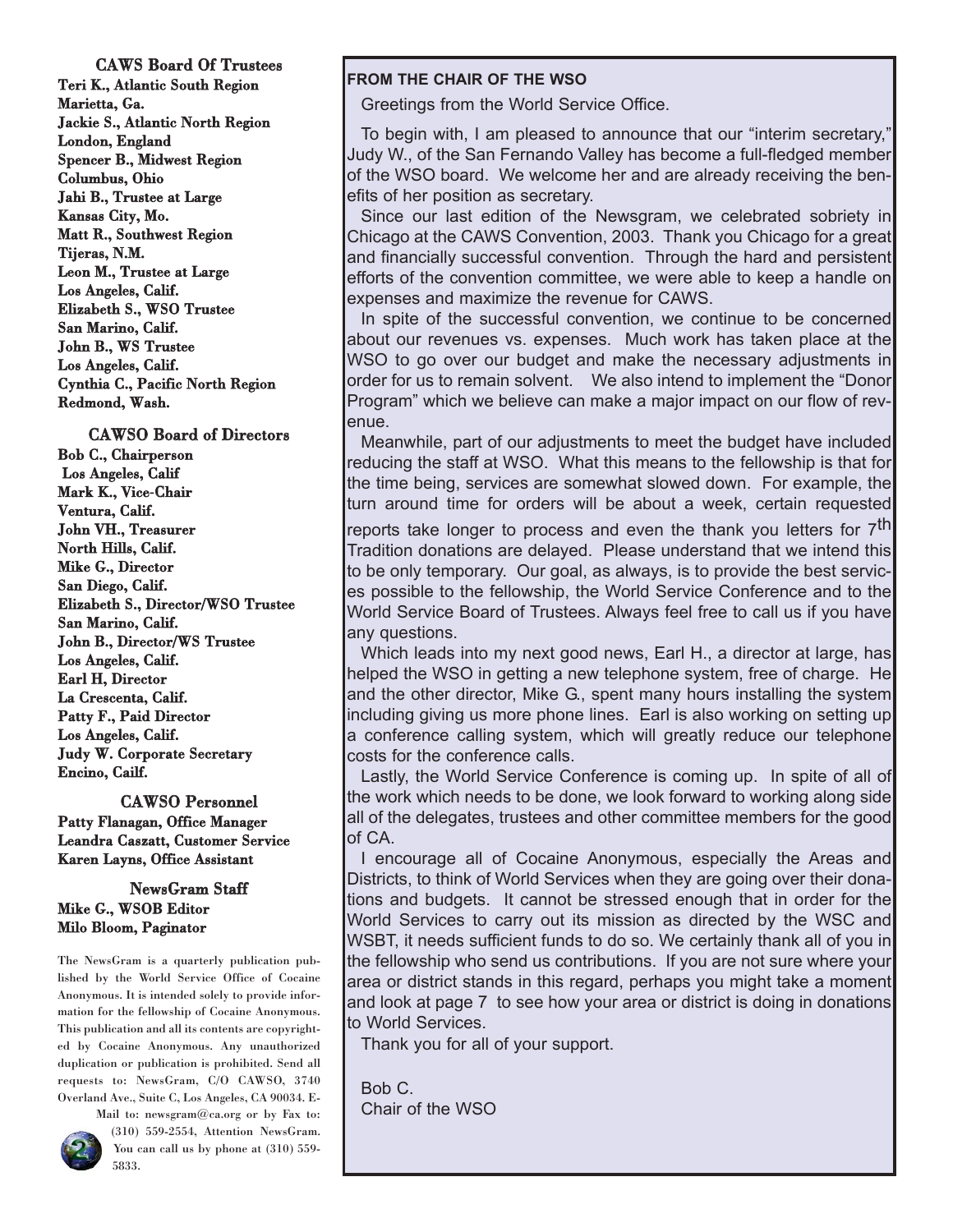## The day after

BY KIM S. - VICE CHAIR CAWS **2003 & VANESSA M. - HOTEL LIAISON CAWS 2003**

The day after the CAWS 2003 Convention turned into a week of reality that three years of planning was completed. The sub-committee meetings, standing committee meetings and steering committee meetings done. The budgets, minutes, copies, emails, attachments, decisions, conference calls done. The moaning and complaining, done. The meals, get togethers, stuffing parties, the pick ups, the drop offs, the laughs... lots of laughs done. Running the halls of the Hilton late at night, daily newsletter, the early morning calls where's the coffee, done. The 20 hour days during the five day period...oh yea...done. The blood, sweat and tears, ups and downs; smiles and frowns done. The moment filled with sadness, depression, isolation.

The hype is gone, the calls have stopped, and the email box is empty. The excitement, the camaraderie, the friendship, and fellowship done ...no way! Not for this fellowship, not for this Area. Not for these two ladies!

Don't get us wrong, there is a sense of sadness that sweeps over you, but you know that the experience you have just had is one that needs to be sorted out. Careful thought and contemplation take the place and fill the whole. It's a new beginning! The experience of being on the See CAWS 2003 Page 4

# PI Corner Public out reach to more than 5,000 for the past six years

#### **ANONYMOUS**

In observance of National Safety Week, the month of June, CANOLA, CA of New Orleans, LA, has manned a Public Information table for the past six years at the Michoud Assembly Facility and their annual Health and Safety Fair. The main tenant at the MAF is Lockheed Martin who executes the contract to assemble the External Tank for the Space Shuttle Transportation System.

This effort has been spear-headed each year by Eddie G., our current PI & Chips & Literature Chair, Vice-Chair of Louisiana Area and former Project Engineer/Project Manager of Lockheed Martin and several other recovering addicts in the CA fellowship in New Orleans in conjunction with Lockheed Martinís Employee Assistance Program and its Director, Kathy E. This venue was attended by and sponsored by the tenants of the National Aeronautics and Space Administration, MAF, including Lockheed Martin, U.S. Department of Agriculture/National Finance Center Defense Contract Management, and the University of New Orleans, which represents approximately 5,000 employees. CANOLA participates in all four days each year answering participant's questions about the fellowship, explaining our singleness of purpose and handing out PI Fact Files, free CA approved literature and Greater New Orleans Meeting Directories.

The NewsGram is always looking for submissions. If you have ideas, cartoons, poems, stories or any other recovery related material send it and the release form below to: NewsGram Editor, C/O CAWSO, 3740 Overland Ave. Suite. C, Los Angeles CA 90034. We cannot publish your submission without a release form.

| Name:                              | <b>Phone:</b>                                                 |                  |
|------------------------------------|---------------------------------------------------------------|------------------|
| Address:                           |                                                               |                  |
| City:                              | State:                                                        | $\mathbf{Zip: }$ |
| reprint my original work entitled: | I hereby give CAWSO and the NewsGram express permission to    |                  |
| Signature:                         |                                                               |                  |
| be returned.                       | Submissions may be edited for publication. Submissions cannot |                  |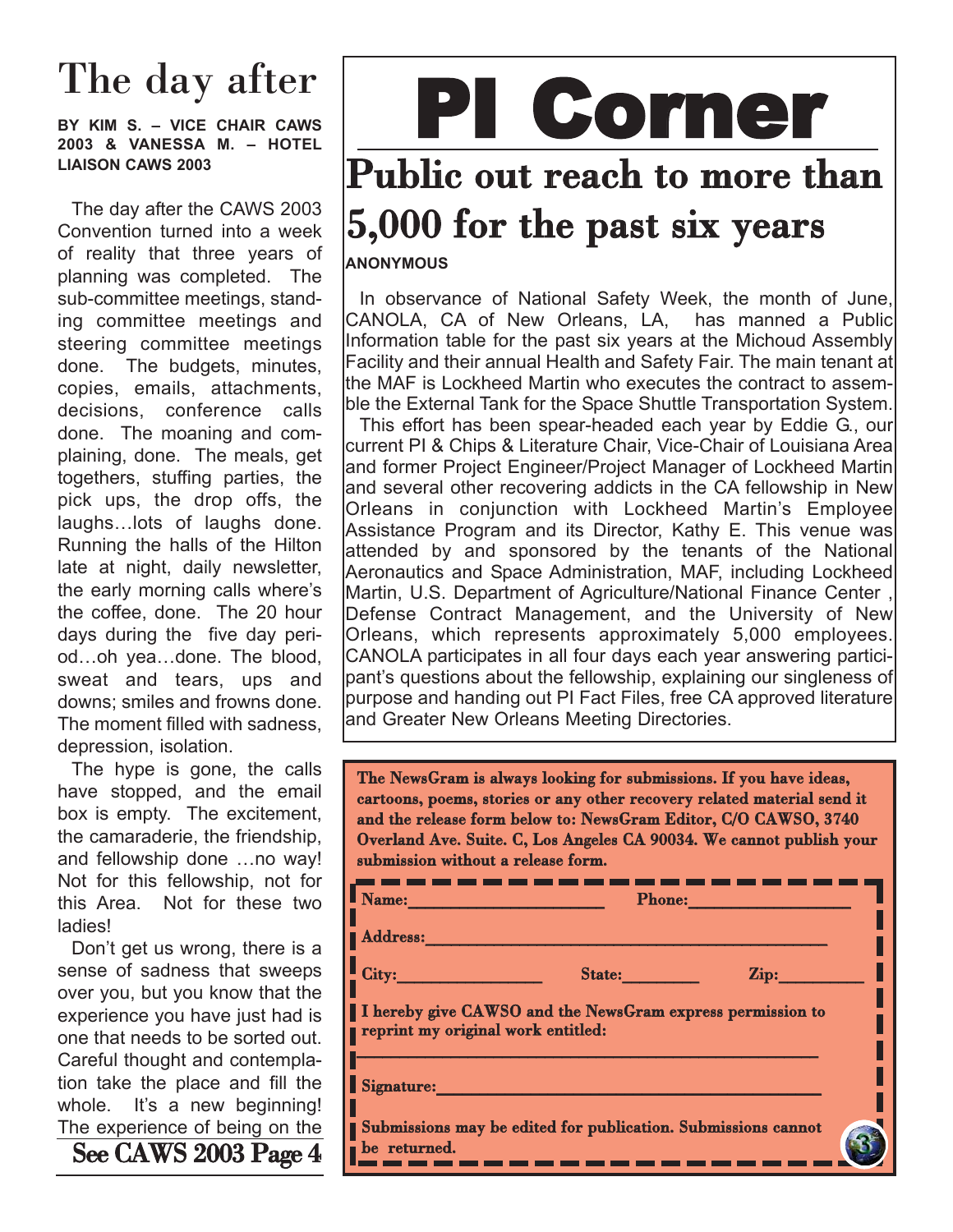## CAWS 2003

#### Continued from Page 3

Steering Committee for the CAWS 2003 Convention is not one we will soon forget. The privilege, honor and gratitude are overwhelming.

What an awesome experience it is to be a part of something so big ...so spiritual!

As part of the Steering Committee we found it important to work with dedicated members of the fellowship, those that had an understanding of the fellowship, and service ship...past and present.

Tolerance, patience, a cooperation in communicating and the desire to be of service to one another were keys to our progress. We had the pleasure to work with many fine members of this fellowship here in Illinois as well as elsewhere. Their hard work and dedication to CA made our jobs easy.

There were so many great moments from beginning to end, to many to write about, yet we would like to share a few with you that were special and unique to us. Kim:

ìMy first special moment was kicking off the convention having Sushi with my friends, very special friends on Thursday...sharing and reviewing the days to come, catching up with friends I have not seen in a while, and the feeling of comfort and love."

"Another special moment was when I was operating on some kind of God driven energy, wanting to just keep moving only allowing myself to be tried when I woke up, or when I went to hed."

"I decided to take the time and to go the Women's workshop, taking the "Angel Walk", and again the feeling of comfort, love and worthiness."

"Another, the sobriety countdown...overwhelming...feeling comfort, love, and possibilities!"

Lastly, Sunday morning...a gentleman I met for the first time in Portland, crossing paths at the Conference, and ran into again at this convention, Jim S. from Nevada, presented me with a lovely, sweet gift. Not a fancy or expensive gift...a heart shape Nevada lapis polished stone, a gift from the soul and

the heart. It was a special gift. The feeling of comfort, love, and acceptance. Thank you."

Vanessa:

"I had several great experiences at the convention. First of all, I had the wonderful experience of meeting a lot of members from throughout the world by doing service work in the hospitality suite. I was signing off on coffee from early in the morning to midnight."

"I would see members after they checked in, in between meetings and throughout the day. I got a chance to see members that I knew and members even from other countries."

"Another experience was the Saturday night open meeting. We had our H&I day where we hosted 200 H&I patients from the Chicago area."

"I had the opportunity to be the Emcee for the Saturday night meeting, and when I looked out there and saw the room filled with so many newcomers I got all choked up as I thought about and thanked God for the CA World Service Convention being able to carry the message to so many addicts in one evening."

#### Subscribe to the NewsGram

Subscriptions are being accepted for the NewsGram. For the low price of \$10 per year, you can receive each copy of the NewsGram before your friends or your group. Simply complete the form below and enclose a \$10 check, money order or credit card number. I have Enclosed:  $\Box$  Check  $\Box$  Money Order  $\Box$  Visa/Mastercard # Signature\_\_\_\_\_\_\_\_\_\_\_\_\_\_\_\_\_\_\_\_\_\_\_\_\_\_\_\_\_\_\_\_\_\_\_\_\_\_\_ Expiration date:\_\_\_\_\_\_\_\_\_\_\_\_\_\_\_\_\_\_\_\_\_\_\_\_\_\_\_\_\_\_\_\_\_  $\bf Name: \ \_\_\_\_\_\_\_\_$  $\operatorname{Address:}\nolimits\hspace{-.03in} \ldots$ City:\_\_\_\_\_\_\_\_\_\_\_\_\_\_\_\_\_\_\_\_\_\_\_\_\_\_ State:\_\_\_\_\_\_\_\_\_\_\_\_\_\_\_\_\_\_\_\_\_\_\_\_\_\_\_ Zip/postal code:\_\_\_\_\_\_\_\_\_\_\_\_\_\_\_\_ Telephone Number: (\_\_\_\_\_) \_\_\_\_\_\_\_\_-\_\_\_\_\_\_\_\_\_\_\_\_\_\_\_ Country:\_\_\_\_\_\_\_\_\_\_\_\_\_\_\_\_\_\_\_\_\_\_\_\_\_\_\_\_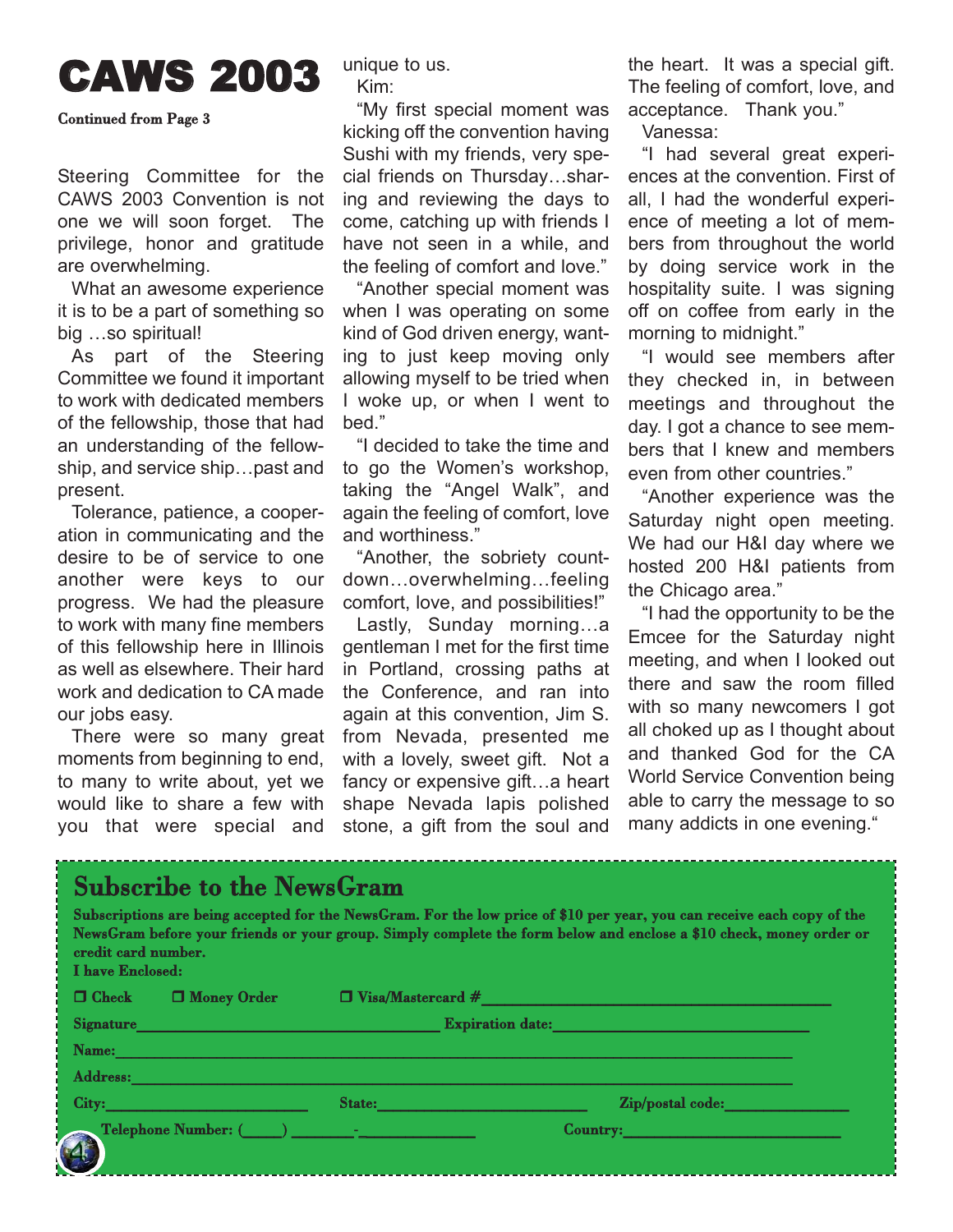# Trustee Corner Concept Eleven – Best possible "members"

#### **BY JACKIE S. ATLANTIC NORTH REGIONAL TRUSTEE**

*While the trustees hold final responsibility for CAís world service administration, they should always have the assistance of the best possible standing committees, corporate service directors, executives, staffs, and consultants. Therefore the composition of these underlying committees and service boards, the personal qualifications of their members, the manner of their induction into service, the system of their rotation, the way in which they are related to each other, the special rights and duties of our executives, staffs, and consultants, together with a proper basis for the financial compensation of these special workers, will always be matters for serious care and concern.*

A few years ago Amy B. visited the UK and spoke to me about the World Service Conference and asking if the UK Area was sending a delegate that year. My response at that time was probably not, as 'World' seemed so far away and that we didn't really need 'World'. Her response was that maybe 'World' needed us. That was a turning point and I came to understand that we all needed to work together for the cogs to turn. This reminds me of the underlying message behind Concept Eleven, which is of co-operation and harmony with all the different service structures within our fellowship. We need each other for the continual growth and harmony of Cocaine Anonymous.

So, as with all the entire service structure, it goes back to the members and the groups to not only support but share world leadership and it is the responsibility of the members to put themselves up for service positions where they can help and bring their talents forward.

How can members and groups do this?

To assist these members in getting to the conference and making up the committees that will bring forward plans for our growth in the coming years. This Concept speaks of getting the bestqualified people for the positions not the most popular or who is left. This requires that available positions should be announced to the fellowship as a whole to maximize the process and help bring forward those who can serve the fellowship, always bearing in mind that ultimately God is in

charge.

In the Eleventh concept we are reminded of the need to have diverse skills that work together in the various service structures and to have the best qualified people working together. When I joined the World Service Board of Trustees, it seemed that I had so many questions as to what the role involved and fortunately they had a buddy system that I could go to, to get the answers and get properly inducted.

One of the items the WSBT has been actively compiling is Trustee Guidelines. This will hopefully help future Trustees and also those who may consider having their name on the slate for the TEC and knowing what will be expected of them.

We are so fortunate to have so many talented and committed members in our fellowship and part of our responsibility is in nurturing and helping them into service.

The conference is the heart-beat of Cocaine Anonymous – and therefore it is essential that the delegates get to serve on committees that will get the maximum benefit from each persons contribution.

Equally it is important that the World Service Office Board has the same special skills and that office workers are compensated appropriately. If we want to retain the highest standards we must be prepared to pay our paid workers a fair and equitable salary  $-$  we need to be fully self supporting in all our affairs.

Finally, this concept speaks of the spirit of rota $tion - the more responsible the assignment the$ longer the term of service must be if we are to have effectiveness.

Bill Wilson writes that for a trustee to be of any use whatever they must serve four years. Just like in the group, district or area level the spirit of rotation needs to be observed for the health of the groups, we have no leaders, it is equally so on the conference level. The health and well being of Cocaine Anonymous will also rest with bringing in new members who can bring their special skills so we can all work together.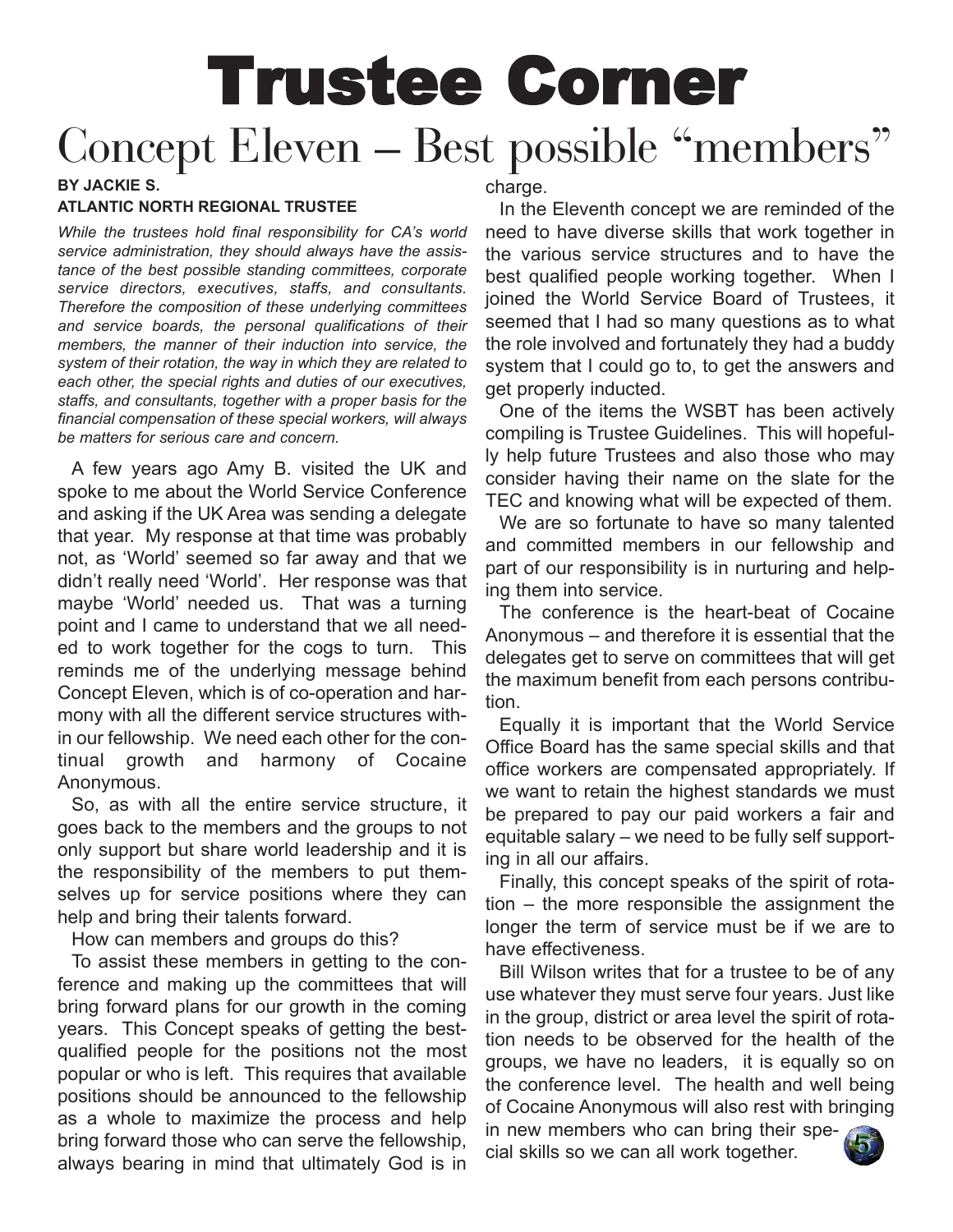# PRAYER

## Continued from Page 1

am in the process, how much better or worse my life gets, my connection with a Higher Power is ultimately the solution. The spiritual solution to our true dilemma: "lack of power." Prayer and meditation are the keys to strengthening my connection.

Ritualize the process if you need to. Pray in the fashion that works to connect you with your HP. Consider HP in the quiet moments of your day. If not a single quiet moment exists naturally, make one of your own. Is it working? If you connect, it's working. If you can't connect, try something else. When you find something that works, do that every day. Perhaps more than once.

In the middle of a rather intense cycle of depression one spring several years ago, I found myself driving my little VW van nowhere in particular except to get away from my house and kids and husband. It was raining so hard I had the wipers on high and still could barely see the road before me. I drove the freeway one direction, took and exit and then drove randomly across some hills and then back through town. I finally stopped in an empty parking lot in front of a closed bank across the street from the local crack motel. I had cash in my pocket. My thoughts circled between despair and pain. I went from crying to cursing and back again. I lay my head on the steering wheel and said out loud, "God, if this 12 step  $\#\textcircled{2}\# \textcircled{2}$  is such a spiritual program, where the  $@#@#$  are you right now?"

In that moment, there was a crash of thunder that sounded like it was right outside my window. It shocked me out of my tears, and I lifted my eyes to see, all around me, brilliant flashes of lightening and to hear the rumbling and crashing of thunder. I had been driving through the storm the entire time, completely oblivious of its awesome power......until I opened my eyes and ears, stepped outside of myself to see and hear. There it was, right before me. As it had always been.

"Alright, already. I get it." I turned my little van homeward to find my darling husband peacefully sitting on the floor playing a board game with my three beautiful daughters. The depression didn't magically lift that day. But I got a glimpse of the path before me, God's will for me and strength to take myself home to curl up next to my husband and be with my family, sober another day. Followed by the comfort of being in God's will.

Reaching out to my HP takes practice. So every day, I get to practice as I work Step 11. Practice on the good days makes it easier to reach out on the bad days. Reaching out. Connecting the dots. Call

it prayer and meditation.....call it what you will. As a result, my life has changed such as I never expected.

### H&I Corner **BY HARRISON JENKINS, WSC H&I CHAIR**

This has been a productive year for the World Service Conference H&I Committee. We were given the task of revising the WSC H&I Guidelines and information booklet and creating a H&I video.

By now, the WSC delegates should have received their draft of the revised Guidelines and Information booklet. We will gratefully entertain any referrals or suggestions that could enhance this process. Remember, these are suggested H&I Committee guidelines. Your district or area may need to revise these to make them more applicable to your specific needs.

Personally, I would like to thank all of those who contributed to the success of the H&I Video. You all stepped up and answered the plea for financial help.

There has been talk about who will get the video first. This issue will be discussed in committee at the Conference. Last year we answered a referral that asked about the distribution, marketing and budget plans for the video. It was determined that this referral was out of the scope of the H&I Committee. It was given to the World Service Office.

In closing, we addressed a referral that this committee carry the message to their local committees that withholding funds from the areas and districts to which they are responsible is eroding or primary purpose.

We drafted a memo stating the above and gave it to the WSO and to the Trustees.

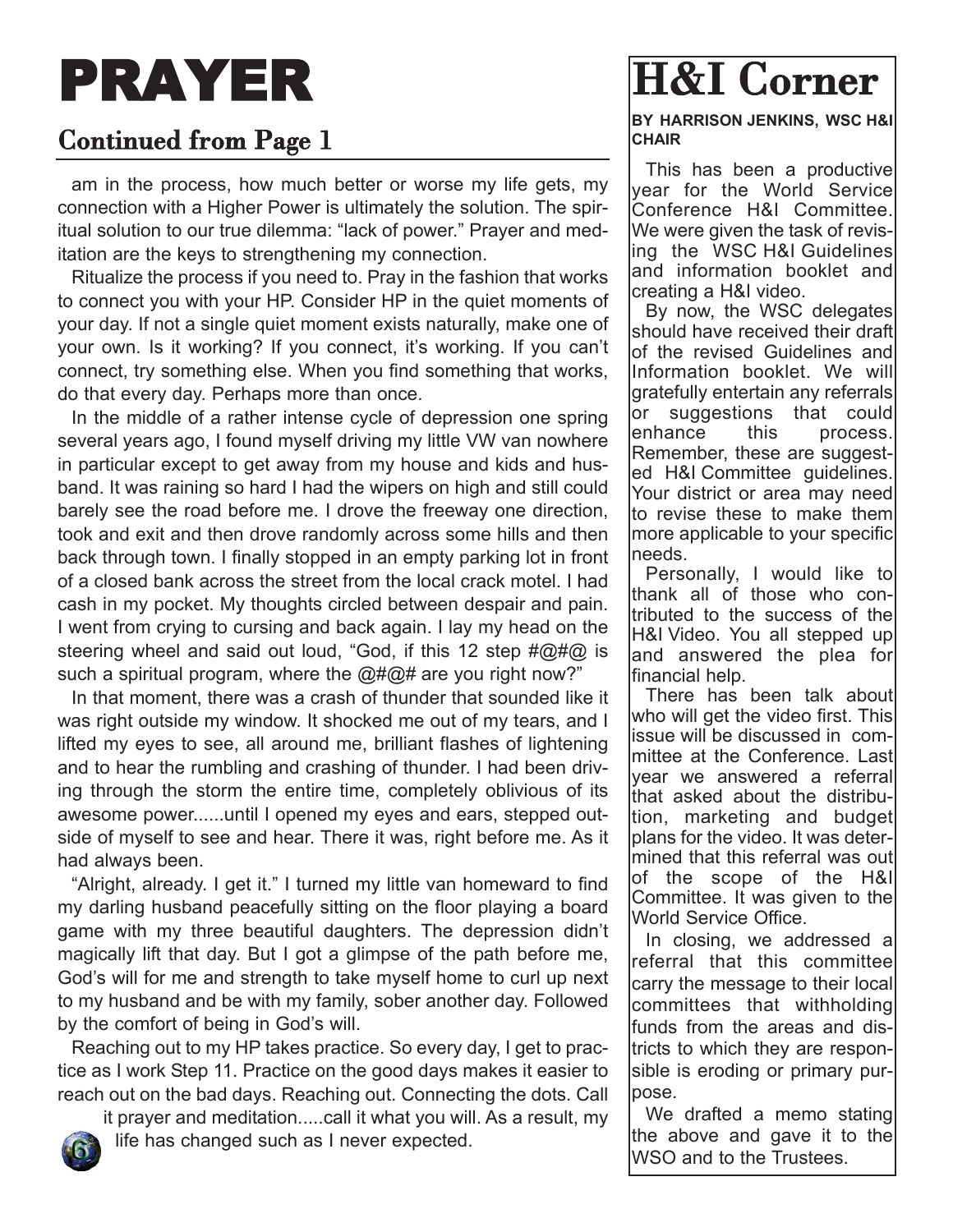## 7th Tradition Donations 4th Quarter 2003

**Massachusetts**

| Alabama         | <b>Gulf Coast District</b>                                     | \$121.69                 |
|-----------------|----------------------------------------------------------------|--------------------------|
| Arizona         |                                                                |                          |
|                 | No More Delusions<br>Razor's Edge                              | \$60.00<br>\$60.00       |
|                 | Saturday Night Live/Tempe<br>Southwest Regional Convention     | \$538.99                 |
|                 | Sun Valley Intergroup                                          | \$2,500.00<br>\$1,900.00 |
|                 | <b>Tucson District</b><br>Tuesday Night Under the Willow       | \$342.66                 |
| Arkansas        |                                                                | \$20.00                  |
| California      | Arkansas Area CA                                               | \$225.00                 |
|                 | Anonymous Individual                                           | \$2.50                   |
|                 | Anonymous Individual                                           | \$2.43                   |
|                 | Anonymous Individual<br>Anonymous Individual                   | \$0.10<br>\$2.00         |
|                 | Anonymous Individual                                           | \$50.00                  |
|                 | Anonymous Individual<br>Anonymous Individual                   | \$100.00<br>\$50.00      |
|                 | Anonymous Individual                                           | \$50.00                  |
|                 | Anonymous Individual<br>Anonymous Individual                   | \$50.00<br>\$50.00       |
|                 | Back On The Block Too                                          | \$25.00                  |
|                 | Back 2 Basics<br>Bed Time Stories - Big Book Study             | \$30.00<br>\$2.00        |
|                 | <b>CA Inland Empire</b>                                        | \$250.00                 |
|                 | CA Santa Cruz<br>CA Sonoma County Intergroup                   | \$60.00<br>\$75.00       |
|                 | CALA Long Beach/Compton                                        | \$943.12                 |
|                 | <b>CALA South Central</b><br>CALA Westside Hollywood           | \$768.00<br>\$693.39     |
|                 | Cigar Aficionados of CA                                        | \$20.00                  |
|                 | Cocanuts - Carlsbad<br>Early Bird Attitude Adjustment          | \$56.00<br>\$150.00      |
|                 | Get High on Hope                                               | \$19.69                  |
|                 | Grateful in Granada<br>La Eleccion Y El Cambio                 | \$15.00<br>\$20.00       |
|                 | Living Sober                                                   | \$45.00                  |
|                 | Never Too Late<br>Northern California Area                     | \$20.00<br>\$2,000.00    |
|                 | Oh Bondage, Up Yours!                                          | \$5.00                   |
|                 | San Gabriel Pomona Valley CA<br>Tuesday Tarzana Old/ Newtimers | \$565.29<br>\$30.00      |
|                 | <b>WSOB Meeting</b>                                            | \$36.00                  |
| Colorado        | CA Meeting #1                                                  | \$28.00                  |
|                 | Cocanuts                                                       | \$37.00                  |
|                 | Crossroads<br>Denver District                                  | \$51.26<br>\$192.54      |
|                 | Denver District Entertainment                                  | \$26.00                  |
|                 | Committee<br><b>Denver District Meeting</b>                    | \$50.46                  |
|                 | Dragon's Den Monday Night<br>Nirvana                           | \$19.84                  |
|                 | Promises                                                       | \$93.56<br>\$65.00       |
|                 | Relapse Prevention 101                                         | \$15.00<br>\$10.00       |
| <b>Florida</b>  | Startin' Over Meeting                                          |                          |
|                 | Anonymous Individual<br>Ft. Myers District                     | \$1.22<br>\$200.00       |
|                 | Keeping It Real                                                | \$25.00                  |
| Georgia         | Anonymous Individual                                           | \$5.12                   |
|                 | <b>CA Miracles</b>                                             | \$25.00                  |
|                 | Cocanuts - Lawrenceville<br>End of the Line                    | \$108.00<br>\$184.13     |
|                 | <b>MACAI District</b>                                          | \$2,500.00               |
|                 | Quarter Mile Group<br>Solution Group                           | \$60.00<br>\$87.00       |
|                 | Today's Hope                                                   | \$288.50                 |
|                 | <b>Tucker Turtles</b><br>Welcome Home Group                    | \$189.05<br>\$90.75      |
| <b>Illinois</b> | CA of Illinois                                                 | \$900.00                 |
|                 | Carpet Crawlers No More                                        | \$24.00                  |
|                 | Freedom to Live<br><b>HFC</b>                                  | \$36.00<br>\$125.00      |
|                 | Northwest Suburban District                                    | \$680.51                 |
| Indiana         | Anonymous Individual                                           | \$50.00                  |
|                 | C.A.S.T. - Evansville                                          | \$29.00                  |
| lowa            | Fort Wayne District                                            | \$50.00                  |
|                 | CA District 1                                                  | \$30.00                  |
| Kansas          | Drop the Rock                                                  | \$25.00                  |
|                 | Witchita C.A. District                                         | \$50.00                  |
| Louisianna      | We Care                                                        | \$562.00                 |
| Maryland        |                                                                |                          |
|                 | Keeping it Real<br>Positive Attitudes                          | \$100.00<br>\$10.00      |

| massachusetts                                | CAMI CA Mass. Area                                                                                                                                                                                                                                                                                                                                                               | \$50.00                                                                                                                                                                                    |
|----------------------------------------------|----------------------------------------------------------------------------------------------------------------------------------------------------------------------------------------------------------------------------------------------------------------------------------------------------------------------------------------------------------------------------------|--------------------------------------------------------------------------------------------------------------------------------------------------------------------------------------------|
| Michigan                                     |                                                                                                                                                                                                                                                                                                                                                                                  |                                                                                                                                                                                            |
|                                              | Central Michigan Area<br>Lansing District CA<br>Saturday Morning Alive CA                                                                                                                                                                                                                                                                                                        | \$40.00<br>\$60.00<br>\$15.00                                                                                                                                                              |
| Minnesota                                    | CA of Minnesota                                                                                                                                                                                                                                                                                                                                                                  | \$60.00                                                                                                                                                                                    |
| Mississippi                                  | <b>Mustard Seed Group</b>                                                                                                                                                                                                                                                                                                                                                        | \$2.55                                                                                                                                                                                     |
| Missouri                                     | CA Men's Meeting                                                                                                                                                                                                                                                                                                                                                                 | \$50.00                                                                                                                                                                                    |
| Nebraska                                     | Working With Others                                                                                                                                                                                                                                                                                                                                                              | \$30.00                                                                                                                                                                                    |
| <b>New Mexico</b>                            | CA of Nebraska                                                                                                                                                                                                                                                                                                                                                                   | \$301.60                                                                                                                                                                                   |
|                                              | New Mexico Area<br>Friday Night Group                                                                                                                                                                                                                                                                                                                                            | \$150.00<br>\$50.00                                                                                                                                                                        |
| <b>New York</b>                              | Sober Toast Group/Massapequa<br>Woodshed Group                                                                                                                                                                                                                                                                                                                                   | \$30.00<br>\$101.00                                                                                                                                                                        |
| <b>North Carolina</b>                        | <b>Staying Alive Group</b>                                                                                                                                                                                                                                                                                                                                                       | \$2.10                                                                                                                                                                                     |
| Ohio                                         |                                                                                                                                                                                                                                                                                                                                                                                  |                                                                                                                                                                                            |
|                                              | Akron CA District<br>Freedom CA<br>Hope is Found Here<br>Hot Spot CA<br>Tuesday Night Trust                                                                                                                                                                                                                                                                                      | \$1,000.00<br>\$50.00<br>\$10.00<br>\$50.00<br>\$2.67                                                                                                                                      |
| Oklahoma                                     | Freedom For All/Tulsa                                                                                                                                                                                                                                                                                                                                                            | \$26.50                                                                                                                                                                                    |
| Oregon                                       | Oregon Southwest Washington                                                                                                                                                                                                                                                                                                                                                      | \$576.57                                                                                                                                                                                   |
| Pennsylvania                                 | <b>Common Solution Group</b>                                                                                                                                                                                                                                                                                                                                                     | \$75.00                                                                                                                                                                                    |
| <b>Tennessee</b>                             | 2003 Atlantic South Regional Conv.                                                                                                                                                                                                                                                                                                                                               |                                                                                                                                                                                            |
| Texas                                        |                                                                                                                                                                                                                                                                                                                                                                                  | \$1,000.00                                                                                                                                                                                 |
| Utah<br>Virginia                             | <b>ELSA Group</b><br>Experience, Strngth & Hope<br><b>Foundations Group</b><br>Free at Last III<br>Hump Day<br>Keep It Simple<br>La Vida Nueva Group<br>Living In Sobriety<br>Recovery Text (Club 101)<br>Rio Grande Group<br>Saturday Night Live<br>South Central Texas Area<br><b>Step Sisters</b><br>The Main Meeting<br>Women in Victory<br>Speed Bumps<br>Utah Service Area | \$15.00<br>\$15.00<br>\$15.00<br>\$15.00<br>\$15.00<br>\$15.00<br>\$35.00<br>\$15.00<br>\$36.70<br>\$15.00<br>\$15.00<br>\$500.00<br>\$102.08<br>\$15.00<br>\$15.00<br>\$27.45<br>\$500.00 |
|                                              | Gimme Shelter From The Rock                                                                                                                                                                                                                                                                                                                                                      | \$100.00                                                                                                                                                                                   |
| Washington<br>Washington D.C.                | Boulder Busters / Kirkland<br>District 3                                                                                                                                                                                                                                                                                                                                         | \$25.00<br>\$90.00                                                                                                                                                                         |
|                                              | How Do You Like Us Now                                                                                                                                                                                                                                                                                                                                                           | \$12.50                                                                                                                                                                                    |
| Wisconsin                                    | CA Area Washington D.C.<br>A Vision For You<br>CA of WI - Lawrence Center<br>Cokebusters<br><b>First Things First/Milwaukee</b><br>Inner Peace<br>Meeting of the Century<br>Razor's Edge<br>Sunday Morning Big Book/Greenfield<br>Wisconsin Area                                                                                                                                 | \$100.00<br>\$51.72<br>\$67.90<br>\$52.20<br>\$60.00<br>\$80.00<br>\$30.00<br>\$220.65<br>\$30.00<br>\$786.00                                                                              |
| International<br>Canada<br><b>CA Alberta</b> |                                                                                                                                                                                                                                                                                                                                                                                  |                                                                                                                                                                                            |
| Quebec                                       | Northern Alberta Area H&I                                                                                                                                                                                                                                                                                                                                                        | \$100.00                                                                                                                                                                                   |
| Ontario                                      | District 01 de CA du Quebec<br>Montreal District #2                                                                                                                                                                                                                                                                                                                              | \$100.00<br>\$105.68                                                                                                                                                                       |
| <b>United Kingdom</b>                        | First Niagara Group<br>Rainbow Group Southern Ontario                                                                                                                                                                                                                                                                                                                            | \$108.59<br>\$100.00                                                                                                                                                                       |
|                                              | UK                                                                                                                                                                                                                                                                                                                                                                               | \$1,750.00                                                                                                                                                                                 |
| <b>Birthday</b><br>H&I                       | Come Alive Redondo Beach                                                                                                                                                                                                                                                                                                                                                         | \$135.00                                                                                                                                                                                   |
|                                              | Arkansas Area CA<br>CA of NY H&I                                                                                                                                                                                                                                                                                                                                                 | \$300.00<br>\$100.00                                                                                                                                                                       |